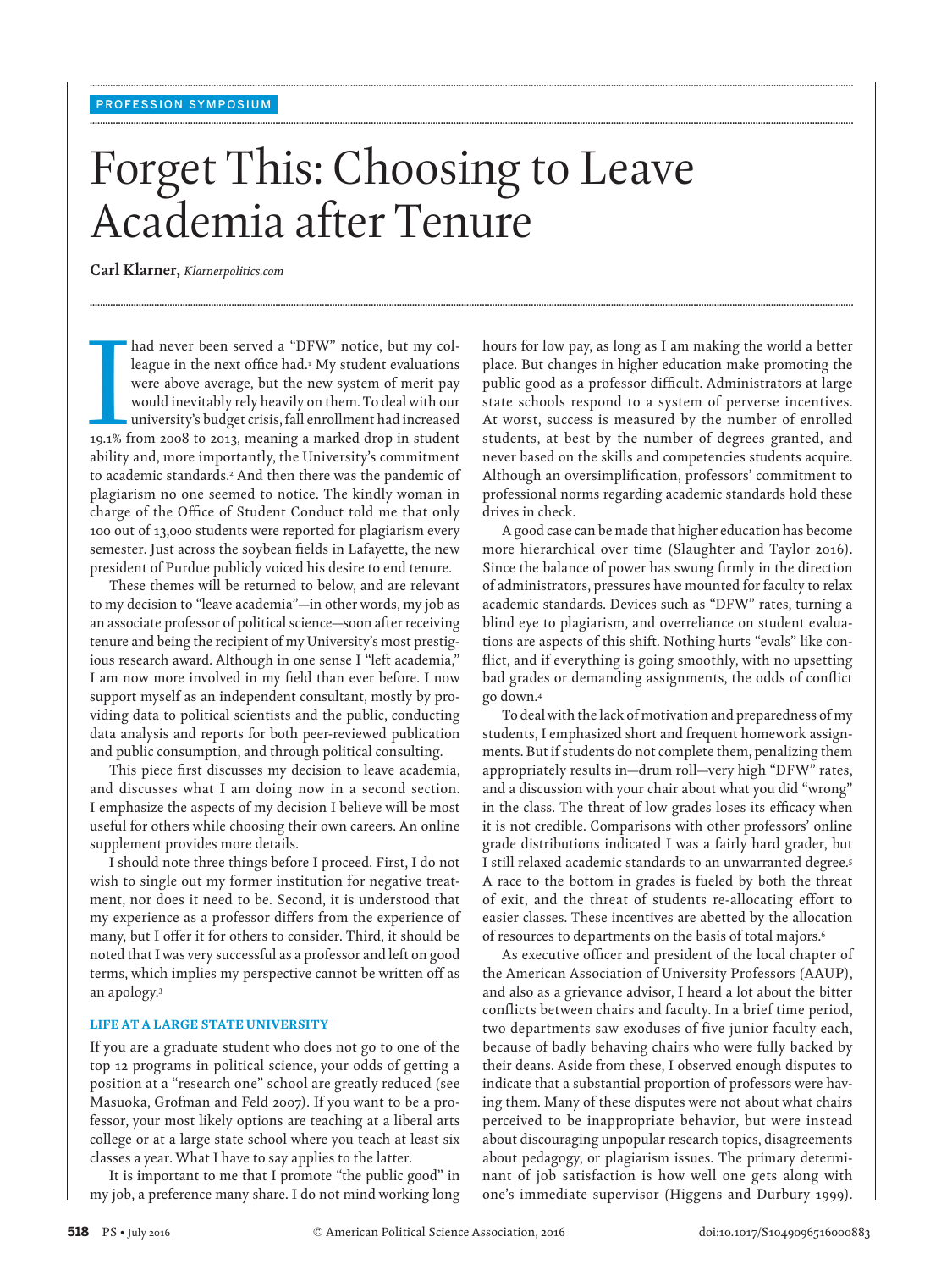When considering whether you want to pursue being a professor, a profession with highly reduced mobility, consider the fact that there is a small but non-trivial chance you will be involved in a lengthy and upsetting dispute—let's just call it 10%.

 Another problem with being a professor is the "salary trap." If your inclination is to take your job seriously and work long hours, your hourly pay may become uncomfortably small. In my case, I calculate from a work log that in my eighth year as a professor, my hourly wage was \$20.74. Although my salary was unusually low compared to similar institutions, many professors are faced with low hourly wages because of long hours and mediocre salaries.

The question "what specific activities will I be engaged in and for how many hours a week in a particular profession?" is an important and perhaps little appreciated one that one should pose while considering a career. "Loving" a field of study is not a good reason to pick a career. The online supplement provides details of how I spent my time as a professor. Department meetings, email correspondence with students, and service activities took up a lot of time. Some service activities were useful (i.e., admissions, advising), while others were of dubious value (i.e., writing a student retention plan). The bottom line is that people who do not control budgets have no real policy making power, and so decisions about how to direct resources are primarily made by administrators. This limits the feelings of efficacy one can derive from service work.

over three-fourths of my working hours since leaving academia on activities that are not income generating in an immediate sense, although this has had to change in the last few months.

 My primary career goal is to be successful within the subfield of state politics through solid and innovative research and to advance my subfield's progress. Although I have only been a consultant for one year, my business plan for achieving these objectives is as follows.

- 1) Create good will and demonstrate my competencies with data collection by continuing to make datasets publicly available.
- 2) Post reports pertaining to current events to develop a reputation for rigorous and unbiased analysis. A recent example of this is my analysis of issues pertaining to the Supreme Court case *Evenwel v Abbott* , heard on December 8, 2015.
- 3) Publish articles in peer-reviewed journals.
- 4) Obtain contracts and grants for data collection. Most of my contract work has involved collecting data that is directly related to my own scholarship goals. For example, I collect data for my own research, and then sell it to other scholars.
- 5) Obtain jobs as an expert witness in election law proceedings.

All of these five activities build off each other in obvious ways. The first three generate publicity that lead to contracts, grants, and work in election law proceedings, which in turn yield income which can be used to buy time, which can then be used

 *Given my misgivings about institutional support for "doing the right thing," low salary and not having enough time to devote to my research objectives, it is easy to understand why I left.* 

**........................................................................................................................................................................................................................................................................................................**

**........................................................................................................................................................................................................................................................................................................**

 Another problem I had as a professor was that I generally become very involved in whatever I am doing. As a result, I would over-prepare for class, and spend too much time giving feedback to students on papers, etc. This left little time for research, which I would make up for over the summers, and which left far less time for even longer term investments learning new skills. I would read about new methodologies and see I was being left behind. If you are not the type of person who can set aside at least a few hours every week for things that are not of immediate concern, this is something else to consider about being a professor.

 Given my misgivings about institutional support for "doing the right thing," low salary and not having enough time to devote to my research objectives, it is easy to understand why I left. If you, like me, believe that higher education is driven by incentives that make promoting the public good difficult, it may not be the calling for you. The potential for conflict, low pay, and a hardnosed assessment of how you'll probably be spending your time as a professor are other things to consider.

## **CONSULTING**

 Since leaving my job as a professor a year and a half ago, I have made my money through consulting. I have chosen to spend to collect more data and publish more articles. Part of this strategy builds on the reputation I've already acquired of making large datasets publicly available. New norms for transparency are working in my favor, as I have a reputation for documenting my work and being careful generally. Becoming a consultant after attaining tenure also helps establish one's credibility.

 The advantage of hiring a consultant is that they have a comparative advantage over the people in one's institution for a specialized task. Given my long experience and competency with data collection, I can provide data to an academic for less cost than having a graduate student do it, and at the same time, deliver a higher quality product. Because I can do such tasks efficiently, my hourly wage is far higher than the student I replace. Since leaving academia, I have been able to learn new skills, further increasing my efficiency, namely by automating tasks through writing code.

 The necessity of having specific methodological skills (R, Python, etc.) is now in vogue, which is as it should be. But from what I've observed, methodological skills interact with extensive substantive knowledge to yield a far more effective skillset. In the recent past I have seen several major mistakes committed in methodologically advanced studies that resulted from shortfalls in basic factual knowledge of a